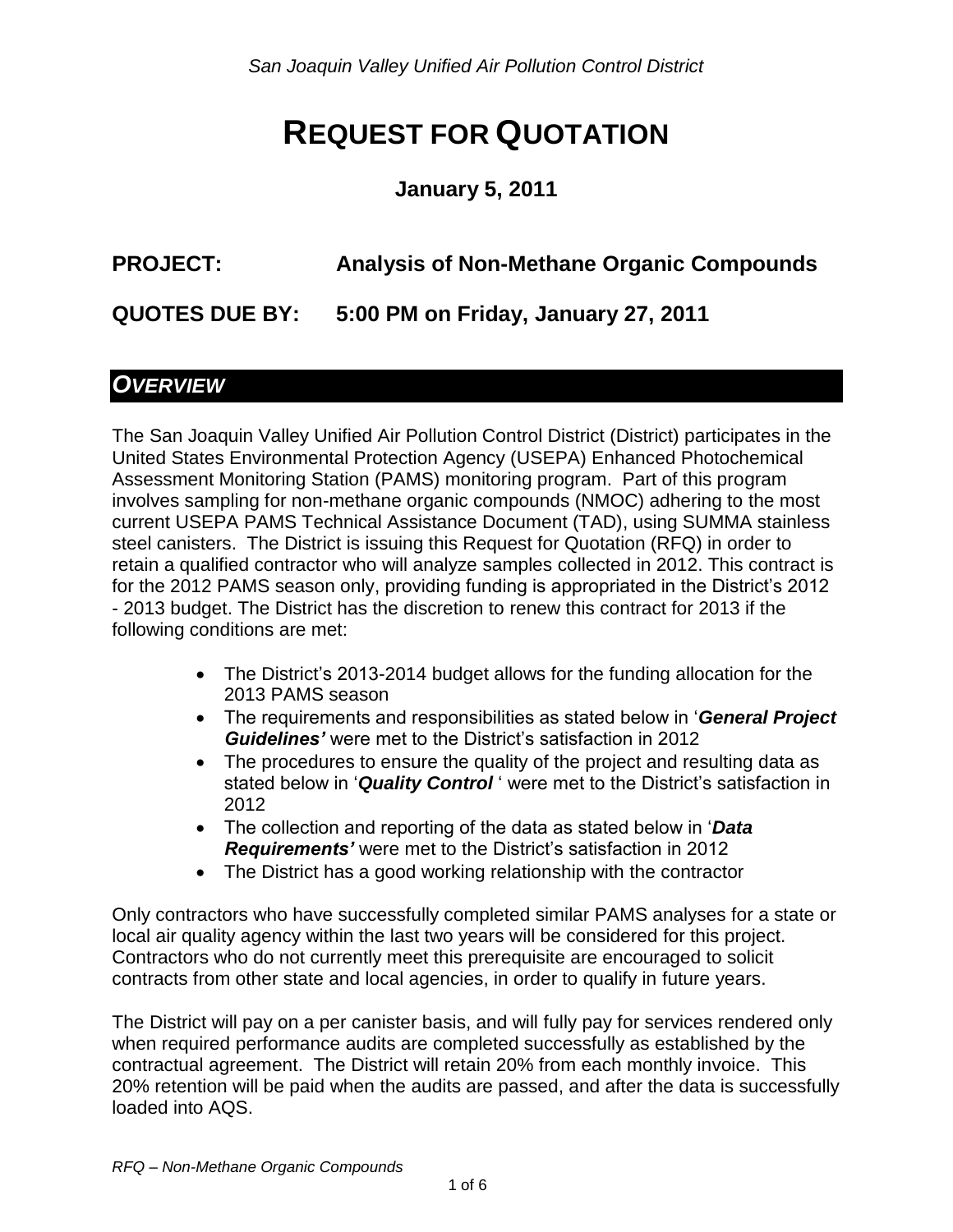In order for a contractor to be eligible for award of this contract, the contractor must not presently be debarred, suspended, proposed for debarment, declared ineligible, voluntarily excluded from participation or otherwise excluded from or ineligible for participation under federal assistance programs. Should a contractor be awarded a contract, the signing of a non-debarment certification will be required.

The District reserves the right to reject any and all quotations, and to make no awards.

#### *SUBMITTAL INSTRUCTIONS*

A contractor who submits a quotation in response to this RFQ must adhere to the following instructions:

- 1. The deadline for submitting quotations is 5:00 PM on Friday, January 20, 2012. Quotations received after this time and date will not be accepted.
- 2. Quotations are to be mailed to the following address:

San Joaquin Valley Unified Air Pollution Control District Attn: Peter Biscay Air Quality Specialist 1990 E. Gettysburg Avenue Fresno, CA 93726-0244

- 3. The envelope should be marked with title "Quotation for Analysis of Non-Methane Organic Compounds."
- 4. Include five (5) hard copies and one (1) electronic copy of the quotation.

#### *QUOTATION REQUIREMENTS*

At a minimum, submitted quotations are to:

- 1. Not exceed 24 pages in length (including cover letter and reference material).
- 2. Describe previous experience in the documentation and analysis of PAMS canisters (references and/or letters of recommendation are required).
- 3. Provide qualifications of contractor staff who will be assigned to this project, and describe the role of each assigned staff member to be used in the project.
- 4. Describe the process that the contractor will use in the analyses of the samples.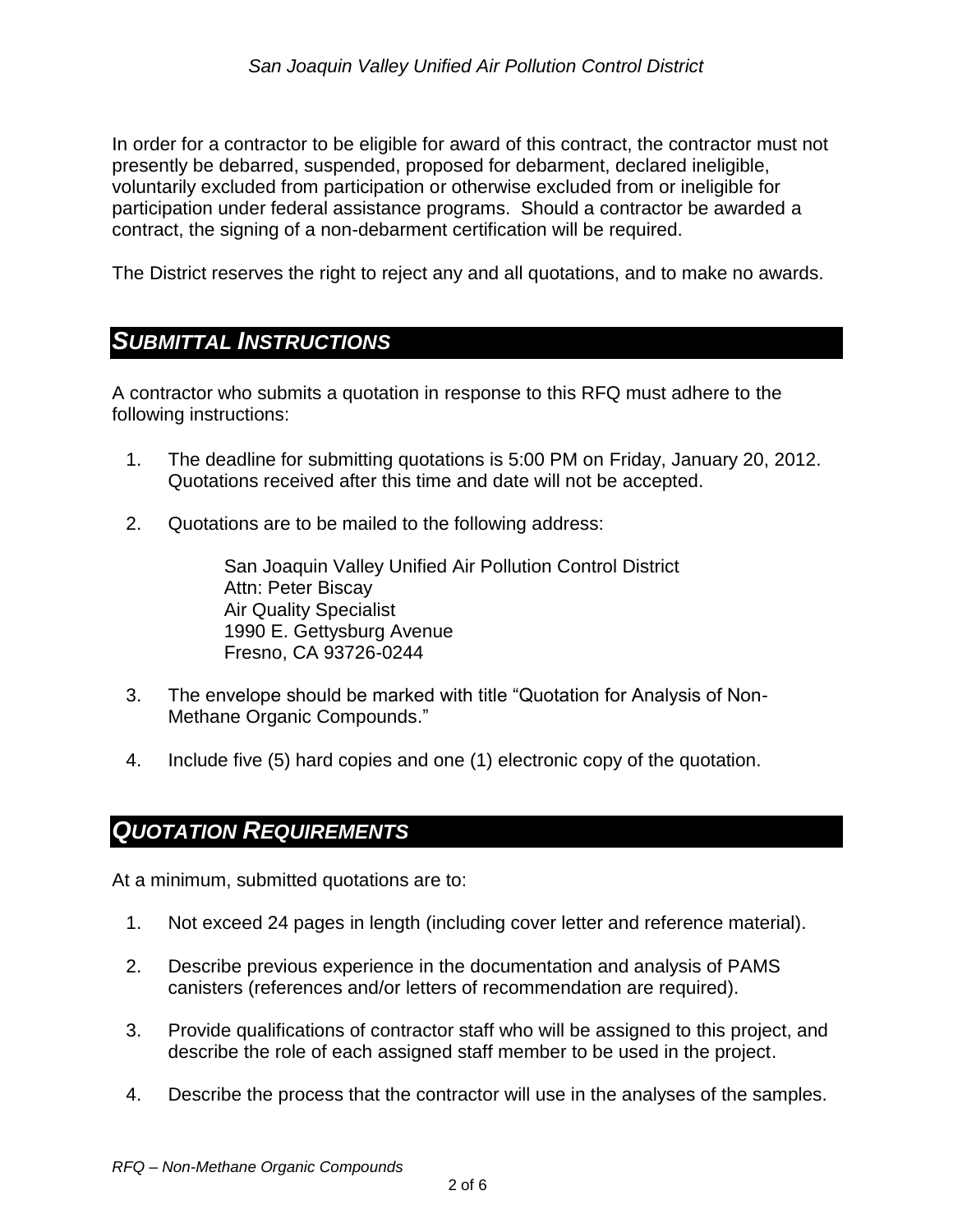- 5. Describe previous experience in the usage of the EPA-AQS data format.
- 6. Describe previous experience with the most current USEPA PAMS TAD for PAMS VOC Target Species.
- 7. Include an example of the reports that will be submitted during the course of this project.
- 8. Include a price quote for the analysis of the pre-contract award audit sample and performance evaluation (explained below).
- 9. Include a price quote for each of the following items on a per canister basis:
	- a. The cost of analysis of the canisters;
	- b. The evacuation, cleaning, and certification of sample canisters;
	- c. The repairing of canisters; and
	- d. Documentation of invalid samples and missing sample runs.

#### *GENERAL PROJECT GUIDELINES*

The following is a description of the general project guidelines, requirements, and responsibilities that both the District and contractor will hold during the life of the project:

- 1. Before the award of a contract, the contractor shall successfully complete an analysis of an audit sample in order for the District to evaluate the performance of the lab. A contract shall not be awarded if this performance evaluation audit is not passed. The performance evaluation is considered passed if the measurement of each compound is within ±25% of the known value. The results of the sample audit analysis must be submitted by March 2, 2012.
- 2. In 2012, there will be approximately 530 samples sent to the contractor for analysis, depending on the number of samples collected. PAMS sampling will be conducted during the months of June, July and August of 2012. A preseason audit sample is planned for February and a postseason audit sample will occur in late August or early September. In addition, a midterm audit sample may be requested by the District.
- 3. The District will supply the NMOC samples in 6L SUMMA stainless steel canisters owned by the District.
- 4. The contractor shall perform NMOC analyses using the USEPA Method TO-14A in conjunction with the PAMS TAD.
- 5. The contractor will make any needed repairs to the canisters such as valve or gauge replacement. Payment for any such repairs shall be in accordance with the contract.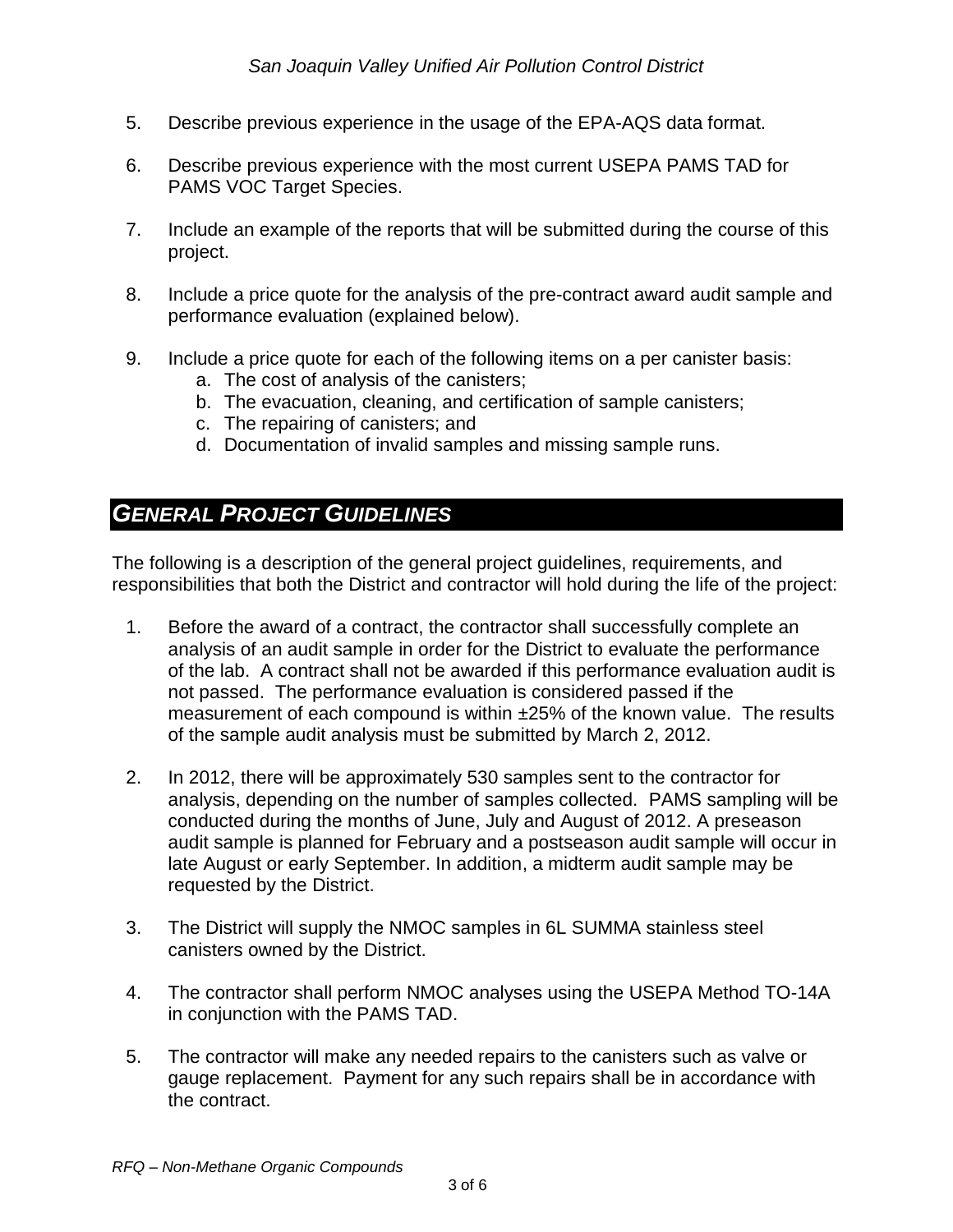- 6. The contractor will be available by phone to discuss issues related to this project during the same business day that the District places the call with the contractor. The contractor shall notify the District immediately upon the discovery of any irregularities during the course of the project.
- 7. The contractor shall retain and archive a copy of all paper and electronic records of this project for a minimum of three (3) years. The archived records will include any documentation pertaining to the analysis and reduction of raw and processed data, including calibrations, samples and run sequences. In the case where there is a need of clarification or investigation of the reported data, the contractor will provide any and all necessary information as requested so that the entire analysis can be reconstructed.
- 8. If the contractor prefers that the collected samples be returned to them using a specific kind of container, other than what the District proposes to use, then the contractor must supply these materials to the District as part of the contract. The containers/shipping materials must meet all of Department of Transportation and Federal Aviation Administration requirements for safe handling and transport provided by shipping companies like UPS or FedEx. If the contractor desires the District to use a particular written form for tracking the exposed sample (i.e. a chain of custody (COC) form), the contractor will supply a sufficient quantity of these forms for use by District staff.
- 9. The District is responsible for all shipping costs of canisters (including audit samples) sent to the District and/or returned to the contractor for this job. The contractor shall be responsible for the shipping cost of canisters that are returned to the District with unacceptable conditions, such as less than -20 PSI of vacuum, missing fitting caps, or with a broken gauge. The certification tag shall include a check list for these items.
- 10. The contractor is to have general liability insurance for at least One Million Dollars (\$1,000,000.00) for bodily or personal injuries or for property damage as well as Workers Compensation Insurance in accordance with the California Labor Code.

### *QUALITY CONTROL*

The following procedures will be employed to ensure the quality of the project and the resulting data:

1. The contractor is to provide their own certified EPA-PAMS Reference Gas Cylinder for calibration standard purposes. The Gas Cylinder must include the PAMS VOC Target Species. These gases must be traceable to a NIST standard.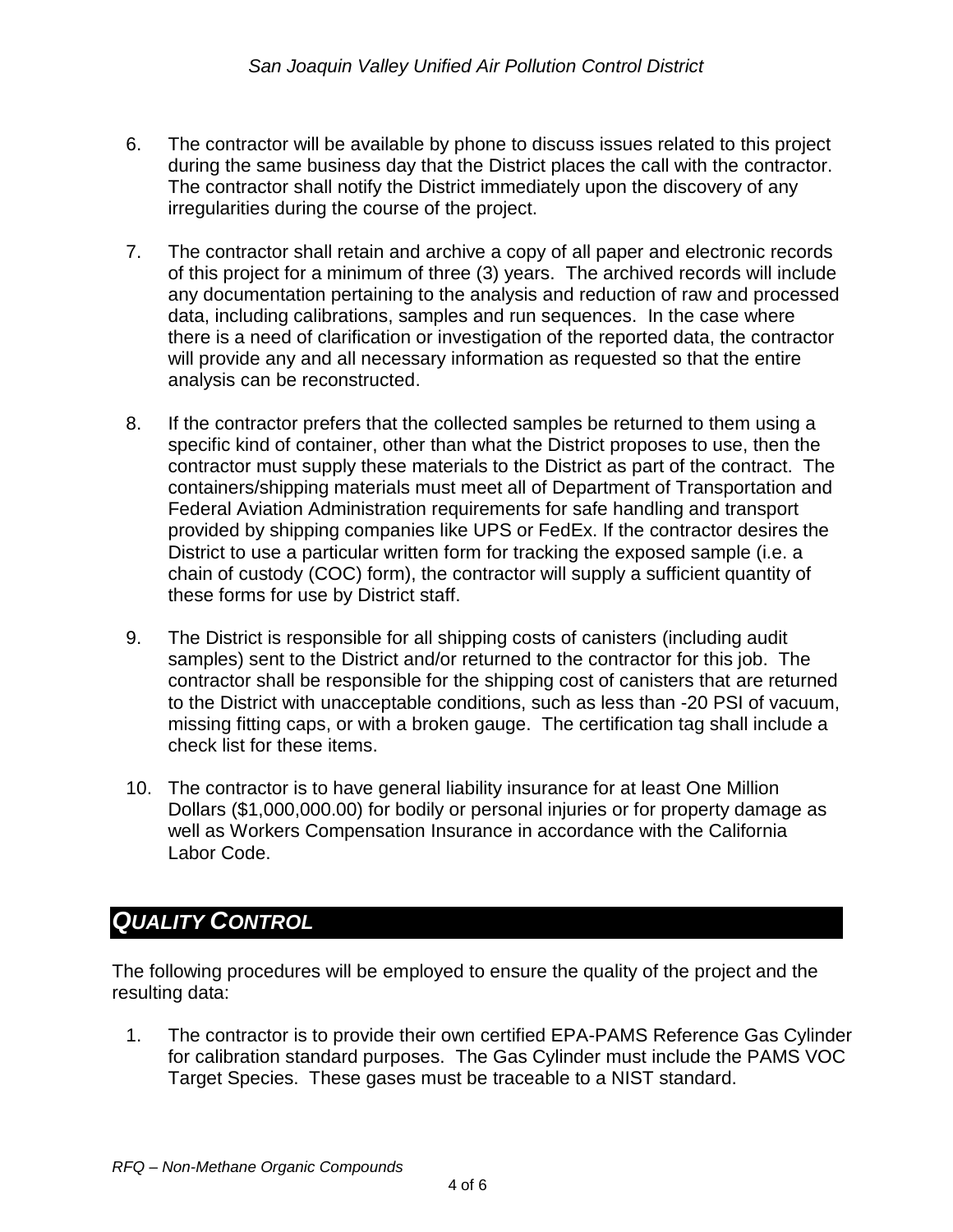- 2. Samples shall be promptly analyzed to prevent degradation of the hydrocarbon species, and to facilitate timely return of the canisters to the District. The contractor shall return the canisters within ten (10) days upon receiving them. Delays in returning canisters will be subject to financial penalties, as specified in the contract.
- 3. The contractor will analyze contents of only the valid samples as identified in District chain of custody (COC) forms. The contractor will not analyze contents of invalid samples. For invalid samples, the contractor will repair canisters as necessary, and prepare, clean, and certify canisters for subsequent sampling. The contractor will appropriately document missing samples.
- 4. Upon completion of analysis, the contractor will evacuate, clean, and certify each canister for future sampling and analysis before returning it to the District. Preparation shall include cleaning the canister, vacuum verification of -30 PSI and leak testing. Canisters received with less than the -20 PSI will be deemed defective with a leak problem and returned for correction at the contractor's expense.
- 5. The contractor will analyze and include in the reports one (1) clean and certified canister per day as a part of the quality control certification process.
- 6. The contractor will provide written documentation indicating the methodology used for analytical instrument calibration, analysis and quality control / assurance. Copies of all related paperwork used to conduct data analysis such as chromatograms; instrument calibrations, etc., shall be supplied to the District as a hard copy and in electronic PDF form.
- 7. At no additional cost, the contractor will analyze for audit purposes, any canister(s) sent to the contractor by a CARB, USEPA and/or EPA approved NATTS Laboratory designated by the District. The contractor shall provide copies of these audit results to the District. The results shall include all pertinent information regarding calibration reports and standard certificates.

## *DATA REQUIREMENTS*

The following is a list of requirements for the collection and reporting of the data involved in this project:

- 1. The contractor will only report data according to the EPA's list of VOC Target Species for PAMS. PAMS VOC Target Species for analyses and AIRS code numbers are listed at the end of this RFQ.
- 2. Laboratory equipment must be capable of detecting and measuring levels of VOCs as low as one (1) PPBc.